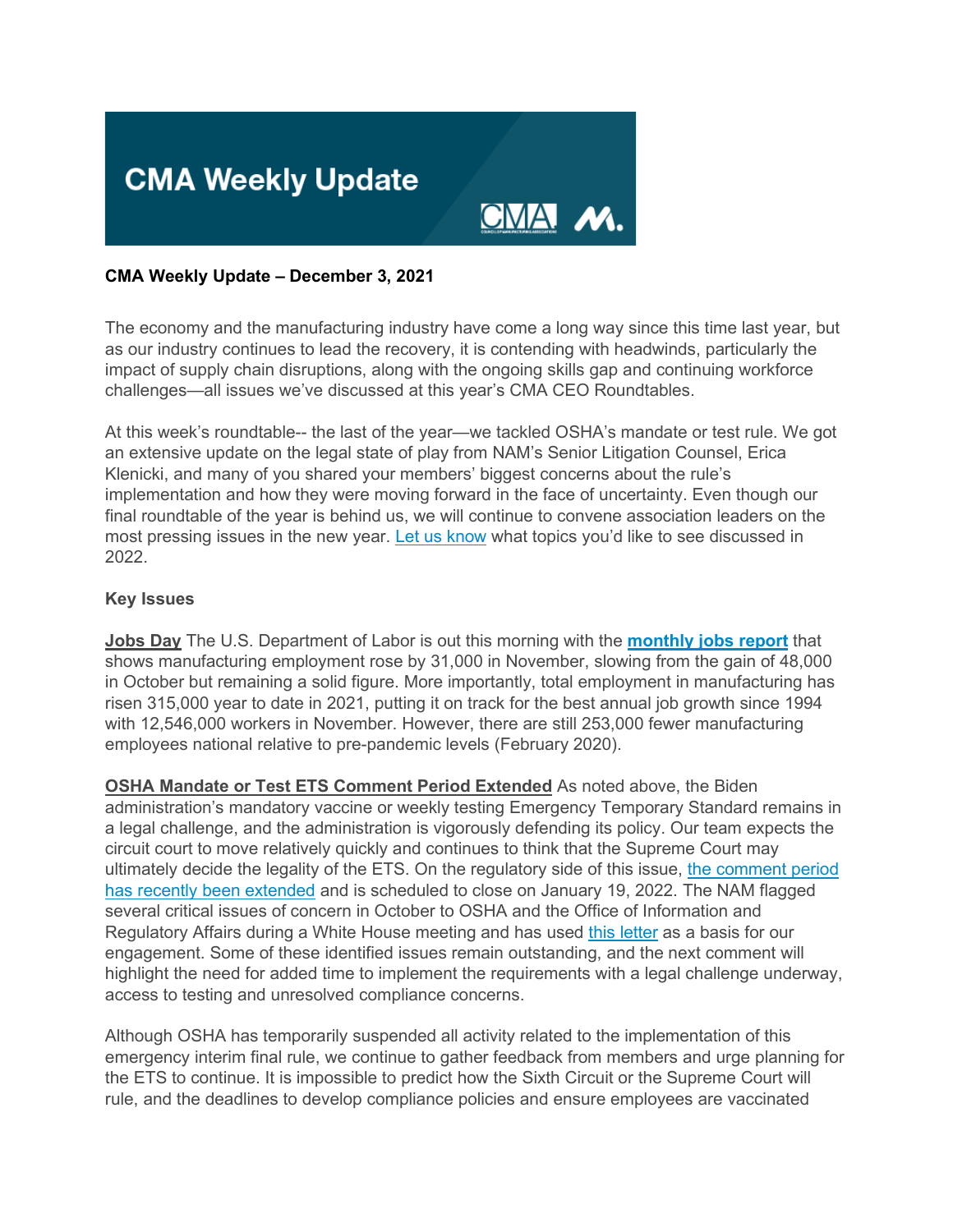could hold, get pushed or be struck down altogether. We will continue to share manufacturers' perspectives and experiences with the administration so that undue cost burdens and other potential disruptions are fully communicated and understood.

**Global Association Statement on WTO Priorities Released** The NAM along with our association partners issued a joint [association](https://click.email.nam.org/?qs=7c12d1fbfdc0a2b33e99d2f961459547049456805aa29fbff499d8ccc5a8f14673e9c0af762e01dbba959290c45ad8887ba6c8085aba964c) statement on November 23, which underscored the importance of the WTO for manufacturers and the need for concrete solutions to revitalize and modernize the organization, including new trade liberalization, reform to special and differential treatment, a modernized and enforced WTO rulebook, and reform of the Dispute Settlement system and restoration of the Appellate Body. The statement also emphasized the importance of advancing effective initiatives that leverage trade to fight COVID-19 and enhance future pandemic preparedness, rather than divisive proposals that undermine core global trading rules in areas such as intellectual property.

The statement is signed by the NAM and likeminded associations representing manufacturers in the Americas, Europe, Asia and Oceania. The statement was released in advance of the [WTO](https://click.email.nam.org/?qs=7c12d1fbfdc0a2b304bf72b7f7dfc2309fb3c1381514b76cdbdf0b6fc94b70d568ea5425d0b391cf1bb5e6a779695d61c5f94ac805f04976) 12th [Ministerial](https://click.email.nam.org/?qs=7c12d1fbfdc0a2b304bf72b7f7dfc2309fb3c1381514b76cdbdf0b6fc94b70d568ea5425d0b391cf1bb5e6a779695d61c5f94ac805f04976) that had been scheduled to take place from Nov. 30 to Dec. 3 in Geneva. On Nov. 26, the Ministerial was [postponed](https://click.email.nam.org/?qs=7c12d1fbfdc0a2b30c7b9a798ee22cb6da72c300f3920da3f47aefb1627eb11c24fcb949c1414503c960e5a7bdfd005e4111c3ed0bfc91f4) due to concerns about a new strain of COVID-19 and tightened travel restrictions in Switzerland. In the weeks and months ahead, the NAM will continue its efforts to raise awareness of the positive impact of the WTO on trade and the criticality of U.S. leadership in shaping the rules-based global trading system.

**New MI Study Shows Multigenerational Teams Benefit Manufacturers** Retaining older workers benefits manufacturers, and having multigenerational teams boosts company productivity, employee engagement and the bottom line, according to a new [study](https://click.email.nam.org/?qs=7c12d1fbfdc0a2b3a3333ff512998d0dd76bd5b7b23dde4e09863995977ba67b3b7af64955f6dbb63701c0cbc4e928a8df5aa27d8beed4b4) by the MI's Center for Manufacturing Research and AARP. The study covers best practices for multigenerational team management, as well as how to leverage age diversity in the manufacturing workplace. "As a result of the workforce challenges, manufacturers are finding that retaining older workers is not only a necessity but an asset," said AARP Executive Vice President and Chief Advocacy & Engagement Officer Nancy LeaMond.

The MI will be conducting a webinar on Thursday December 9 to discuss the research and what it means for multigenerational teams. Click [here](https://click.email.nam.org/?qs=7c12d1fbfdc0a2b3b144c397352aeaf25a05012da6cfb97f3b7a9671460aae1e483ceaedf91eb4cdbd1d865a15c791e7f40c5bb9a650ecfc) to register.

**Key Labor Provisions Proposed in BBB** On November 19, the House of Representatives passed H.R. 5376, the Build Back Better Act of 2021 by a 220 to 212 vote. The legislation is expected to be considered by the Senate in the coming weeks and will likely face additional changes to garner passage with exceptionally narrow political margins.

Several areas in the labor and employment space will continue to be monitored to include but not limited to paid leave provisions, the assessment of even heftier labor penalties for OSHA violations as well as PRO Act-related issues. Build Back Better creates a new federal paid family and medical leave program with up to four weeks of paid leave per year for a variety of individual and family-related health events and situations. In addition, OSHA violations are proposed to increase significantly in the House-passed version. Many of the PRO Act-related issues were dropped in the House bill, but the inclusion of stiff National Labor Relations Act civil penalties remained in the package to be considered by the Senate. A summary of key House-passed provisions can be found [here.](https://click.email.nam.org/?qs=7c12d1fbfdc0a2b3795520e4d32078df39047d03e20fdf8dc37fcb071a1dcb7cc9b677334136d70dbcc17ed8a0b6a0ecf0cbfc01626e5724) The NAM continues to oppose the Build Back Better agenda and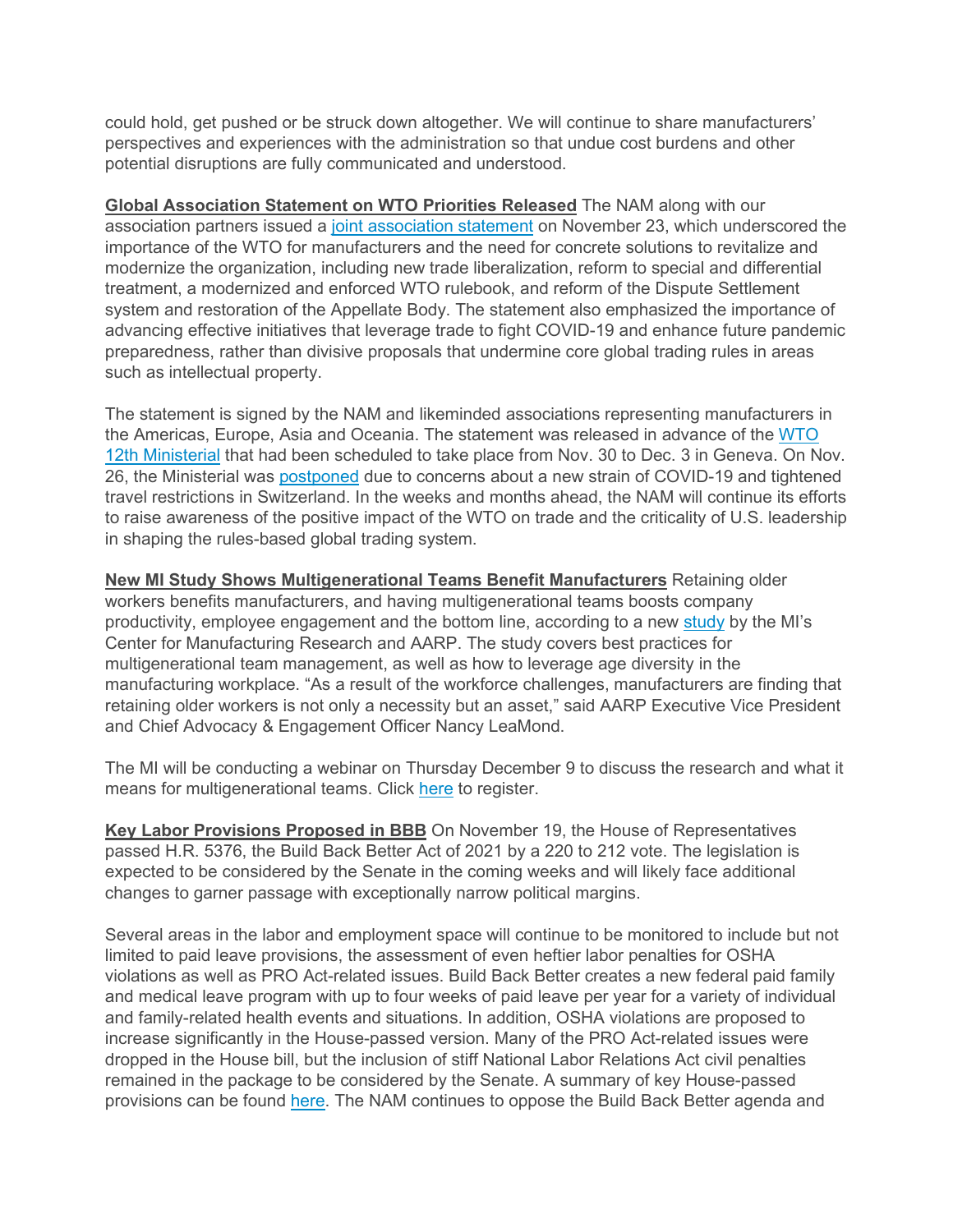our statement following passage can be found [here.](https://click.email.nam.org/?qs=7c12d1fbfdc0a2b3c44b249422b566aad95262cd68ca6e0c907364d08b7f506be8c78377ec6aec774520fd8c7c13cee266045fe7de33f052)

### **CMA Member Highlights**

- The **Brewers Association** (BA) celebrated [Small Brewery Sunday](https://click.email.nam.org/?qs=7c12d1fbfdc0a2b394185136df5c9a7157854314e059b23126fd0d83973088ff98d58c4f5c4ec2e569b0df6c295854fa52da5549772cde31) this week. Now in its third year, the annual celebration encourages beer lovers to support local breweries.
- The **American Boiler Manufacturers Association** (ABMA) has launched a new podcast, [Inside the Boiler Room,](https://click.email.nam.org/?qs=7c12d1fbfdc0a2b35be68e81dee262af146cb866eedbb087d49d8d7a8104bc8d0d4360ea73a23287f63ae880d19afbba924662026c955e8c) to raise awareness of today's oiler industry and share issues impacting the sector.

*The NAM provides this weekly update with key content for our association partners. This is also a platform to highlight work of our CMA partners. [Shoot us a note](mailto:sthompson@nam.org?subject=) on any initiatives or messages that your organization has launched that we can share with others.*

# **Coming up**

December 7: **[Manufacturers Retirement & Savings Plan Info Session](https://click.email.nam.org/?qs=7c12d1fbfdc0a2b392dab2e430d5680b12c2780c5a7df704c69fcc2c4f2df88dc77a1cc8bf4faf14c733d0aef7a41f89fe38330fabedde88)** (2:00 p.m. – 2:30 p.m. eastern) Improving workforce retention and quality of talent is an ongoing challenge for manufacturers. One way employers are attracting and retaining workers is by offering more robust benefits, including a retirement plan. Hear about the newest offering for association partners, a multiple-employer 401(k) and savings plan that saves time and simplifies administration for you as the offering employer but maximizes potential retirement planning for your employees.

December 8: **[Vaccine Mandate Webinar](https://click.email.nam.org/?qs=7c12d1fbfdc0a2b330396fc3ebd94f6f7f5c59266d81dcd1e47e5f76d91cb42bfd141c6d03b5e4bab22a03ab67133a0b5534df4c82c594a8)** (3:00 p.m. – 4:00 p.m. eastern) Join this Town Hall style webinar to hear from a manufacturer who has advanced an employee-wide vaccine mandate ahead of the ETS announcement in November. We also hope to expand the conversation into some other current areas of interest.

December 8: **[Manufacturing in 2030](https://click.email.nam.org/?qs=7c12d1fbfdc0a2b3fc675a79f851fd57595df372038af79e327ad2b62d95e1c335eed82fdc9552dfc11366293a58f183858251f3d851a97c)** (Four Seasons, New Orleans, LA or Virtual Option Available) *Note: Waitlist only for the in-person event. Virtual experience still available!* Join us in New Orleans to learn more about the **Manufacturing in 2030 Project** and to collaborate with your fellow executives as we look to what 2030 may bring. Engage throughout the day with content focused on the mega-trends that will reshape the world by 2030. Explore new technologies on the horizon, discover what the virtual manufacturing enterprise of the future will look like, and understand what skills and competencies will define future manufacturing leaders. And, most importantly, hear from and network with some of the best minds in the industry.

December 9: **[Multigenerational Teams in Manufacturing](https://click.email.nam.org/?qs=7c12d1fbfdc0a2b39e0826ae8384ec640dbff0fafb3b9cc0402bf31d060de4113ded020c0a43db7b90616e860d909fbaf61534d2d57b2522)** (3:00 p.m. – 4:00 p.m.) Through a survey of manufacturers and a series of interviews with industry leaders, The Manufacturing Institute—the workforce development and education partner of the National Association of Manufacturers—has researched how the manufacturing industry utilizes multigenerational teams. This conversation will discuss this new research and what it means for multigenerational teams.

December 14: **[2021 Virtual D&I Summit](https://click.email.nam.org/?qs=7c12d1fbfdc0a2b3d00fb89c7fb5f0d7a090785029fcb98c58d1ebf4135f83d4edb51d7bb90a658696753cf976b25626608bb0bc31ba8a8b)** (1:00 p.m. – 5:00 p.m. eastern) The manufacturing industry is facing a labor shortage—and one of the industry's biggest opportunities to address this